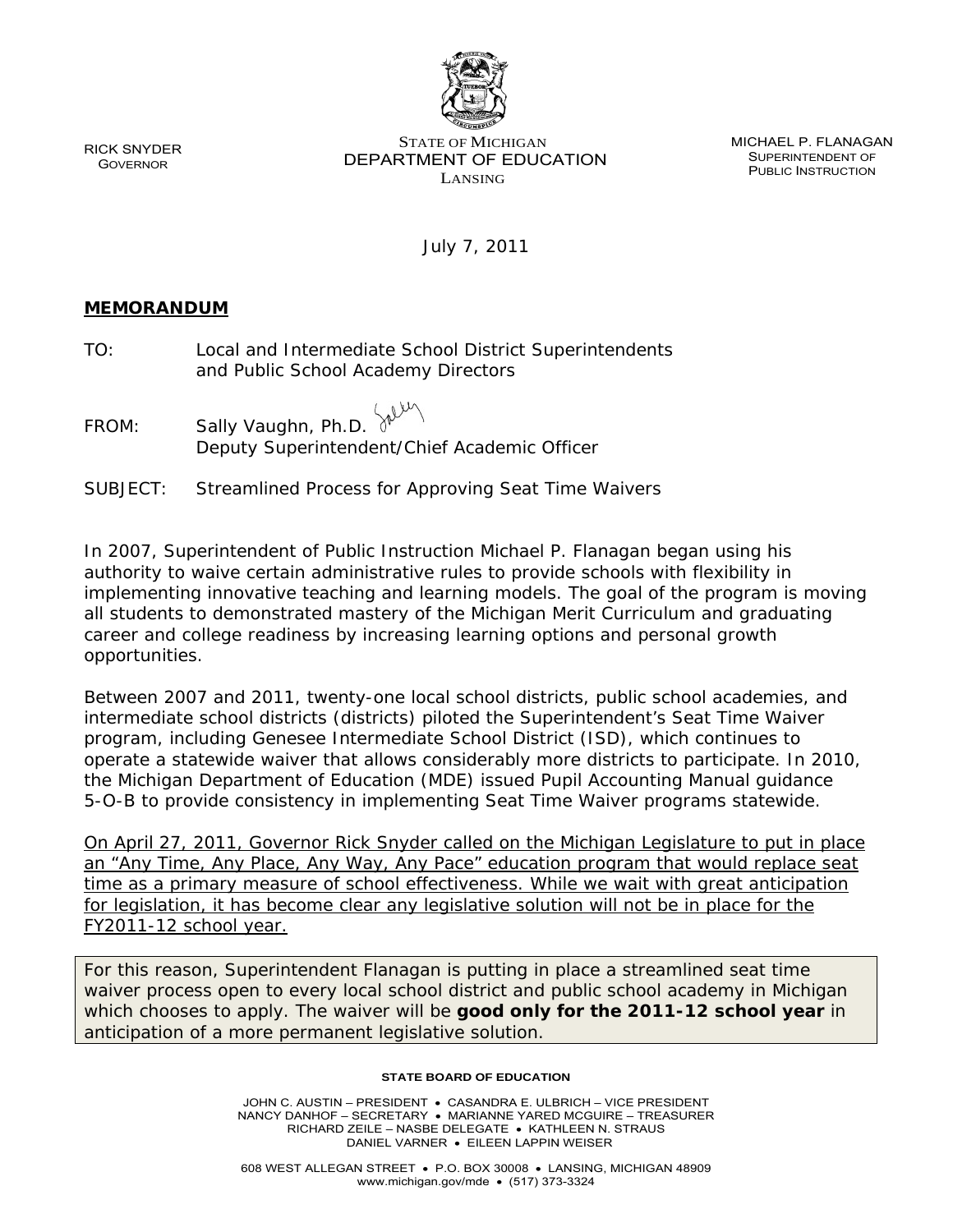Page 2 July 7, 2011

Please note: if your district or ISD already has a seat time waiver, it is not necessary for your district to reapply. This includes districts that are currently enrolled under the Genesee ISD waiver. These waivers remain in place for the 2011-12 school year. This application process provides those districts and ISDs that want to run a new program a way to request a waiver.

It should be noted that the seat time waiver program is an optional program and, as such, districts are obligated to follow the guidance provided by the MDE in operating their programs. State law provides the Superintendent with the ability to approve districts to operate these alternative education and innovative programs at his discretion and he maintains the right, at any time, to deny, suspend, or terminate his approval for programs for any reason, especially for non-compliance, financial mismanagement, or unsuccessful student outcomes.

It is the intention of the Superintendent to open the seat time waiver program to every district in Michigan which chooses to apply for the 2011-12 school year. This memo is to announce the expanded, optional program and the streamlined application process, which starts today. The parameters of the 2011-12 seat time waiver program include:

- 1. Each local school district, public school academy, and intermediate school district which chooses to apply **must do so individually to the MDE for approval to run a seat time waiver program**. The seat time waiver application (see attached) must be completed and submitted to the MDE along with any additional information requested by the Department. If approved, the district will be provided a **one year** seat time waiver subject to annual evaluation and review. It should be noted that this is an optional program and carries additional requirements set forth in the 5-O-B guidance. Failure to comply with the 5-O-B guidance, including non-participation in program research and evaluation, may result in the termination of a district's entire seat time waiver program.
	- The MDE anticipates collecting the seat time waiver application via email. Please send all materials to **STWapp@michigan.gov** as attachments.
	- While the application process will remain open year-round, districts seeking to operate seat time waiver programs during the 2011-12 school year must apply to the MDE no later than **September 15, 2011** to ensure approval of applications in time for the Fall 2011 Full Time Equivalency (FTE) count day.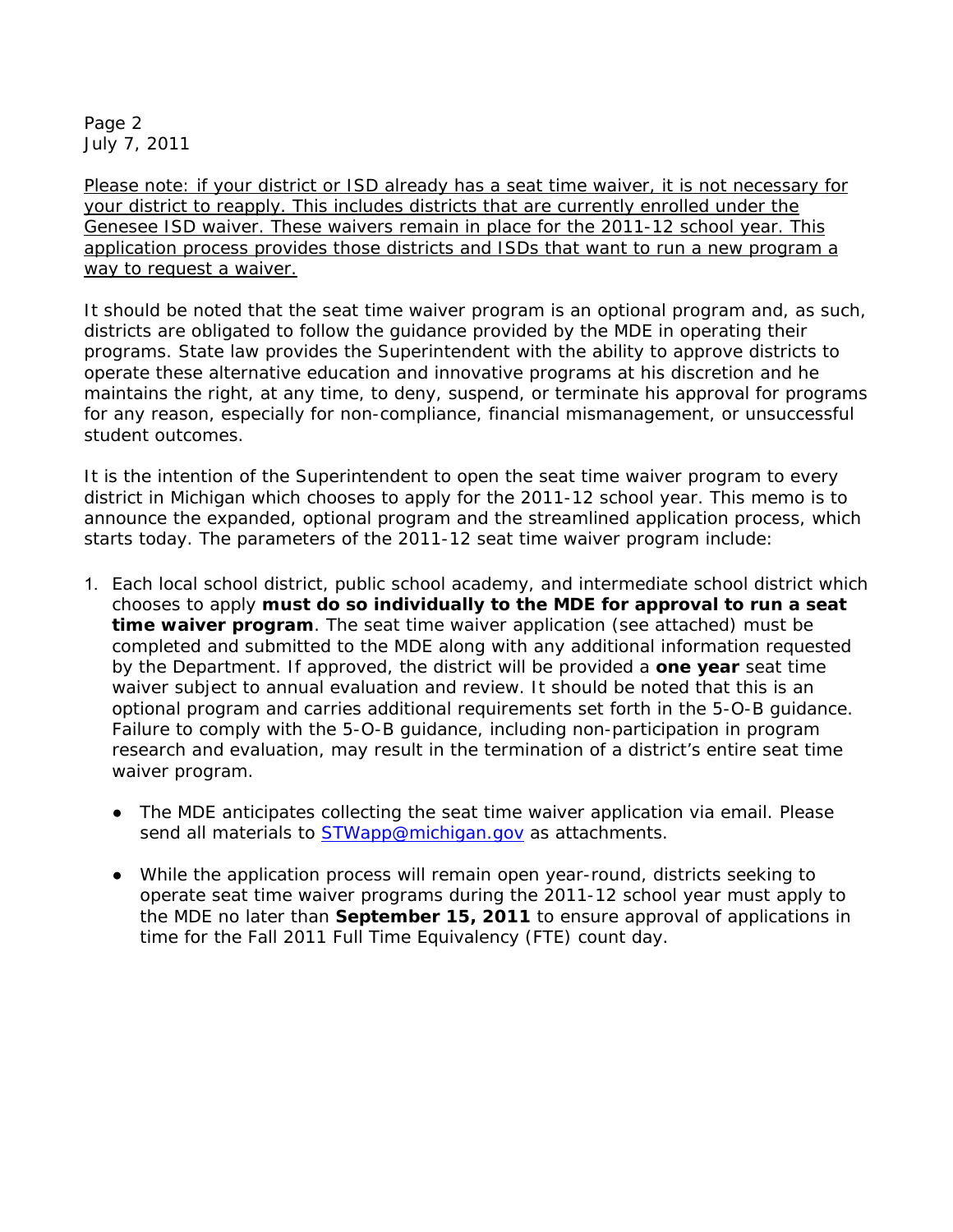Page 3 July 7, 2011

- 2. Districts may apply to operate any and all of four types of programs:
	- The Genesee ISD statewide seat time waiver program
	- An ISD-led seat time waiver consortium program
	- Individual district-designed and operated seat time waiver program\*
	- Blended Learning Option (described in  $#4$ )\*
		- \* The ISD providing pupil accounting audits for districts operating individual district-designed programs and blended learning option programs may request districts complete and submit a seat time waiver implementation plan. The district must then produce the plan within 30 days of request. Not producing a plan may result in the termination of a district's entire seat time waiver. (See attached checklist to guide implementation planning.)

Districts approved to operate a seat time waiver program may enroll **25 percent of their enrolled student population, grades 6 through 12**, in instructional programs that use online learning to deliver up to 100 percent of the pupil's instruction. It is recognized that districts may choose to utilize other means and methods for facilitating instruction, such as experiential and work-based learning. In these cases, districts must explain the unique approach in the individual implementation plans accompanying the district application.

- 3. Districts approved to operate a Blended Learning Option under its seat time waiver program may enroll **100 percent of its enrolled student population, grades 6 through 12, in blended instructional programs**. In this case, blended instruction is the practice of combining frequent face-to-face interaction with online learning to deliver the pupil's instruction. The Blended Learning Option will allow districts to use online learning to deliver **up to 50 percent of the pupil's instruction**.
- 4. An ISD-chartered public school academy (ISD-PSA) approved to operate a seat time waiver program may enroll **100 percent of its enrolled student population, grades 6 through 12, in blended instructional programs**. For the purposes of seat time waivers, blended instruction is the practice of combining frequent face-toface interaction with online learning to deliver the pupil's instruction. Enrollment in this type of waiver program is limited to **10 percent of the ISD region's combined grades 6-12 student population**. (Example: If ISD services 10,000 students, then the ISD-PSA may enroll a total of 1,000 students in a blended model of instruction where the student attends a physical location once a week.)
	- In the case where the ISD has chartered multiple PSAs, the combined enrollment of ISD-PSAs under this provision cannot exceed 10 percent of the ISD region's combined grades 6-12 student population. The ISD shall determine which ISD-PSAs can enroll students in the program and how many students they may enroll.